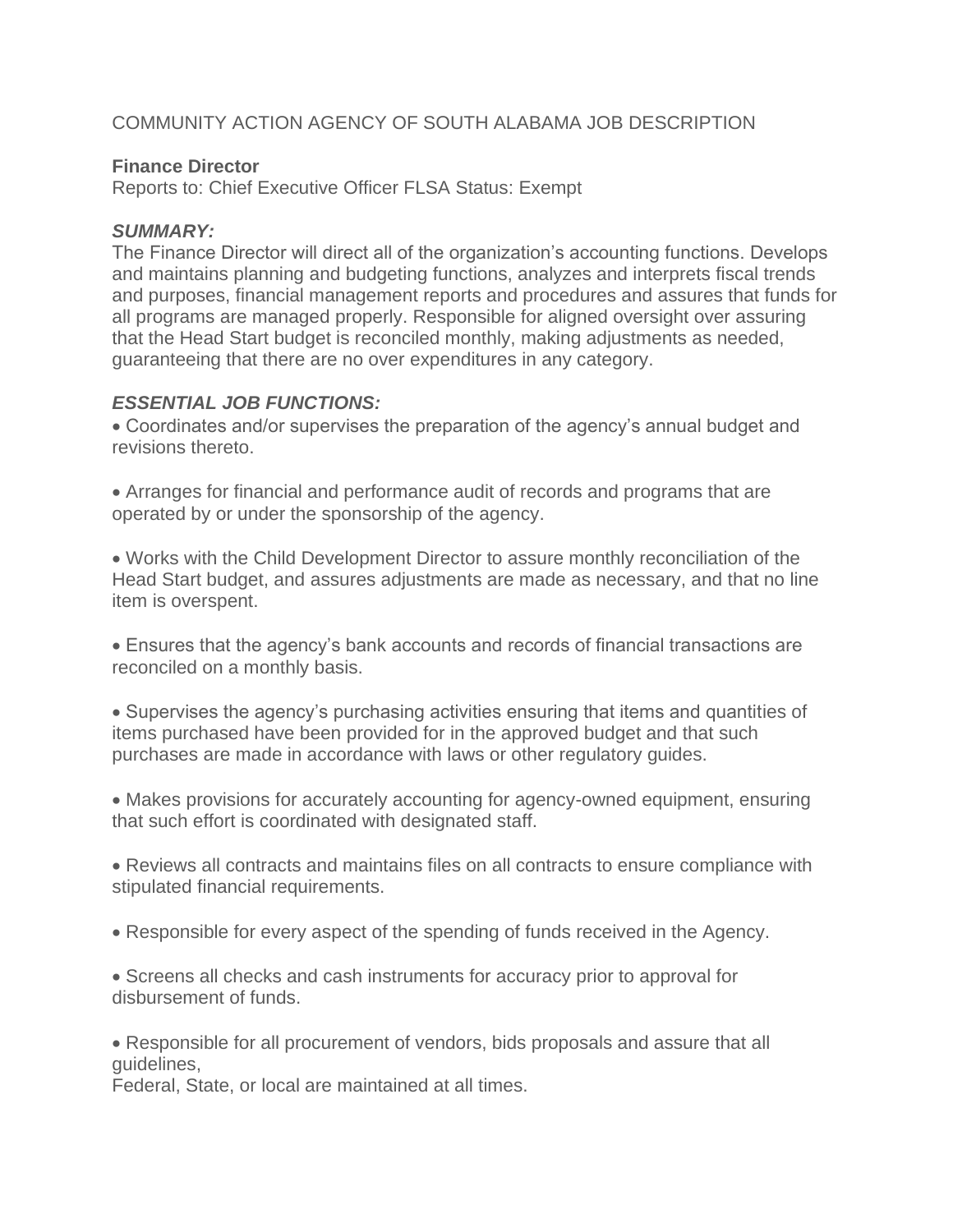• Supervises all tax reports and other related documentation that is required of the agency.

• Supervises the preparation of financial progress reports and conducts statistical analysis as directed.

• Be knowledgeable of, and must assure that, the procurement policies of the agency, which are written in accordance to funding guidelines are followed accordingly.

• Prepares reports for the Chief Executive Officer of all administrative expenses incurred, such as salaries, FICA, SUI, mileage, postage, Xerox copies and other expenses connected with the programs.

• Must be knowledgeable, and will be responsible for maintaining implementation of funding sources and Agency financial guidelines.

- Responsible for knowledge of the Head Start Program Performance Standards.
- Must be capable of conducting financial and budget analysis.

• Must have the ability to express self and communicate with counterpart staff in other agencies.

• Must be familiar with the principles of financial management, budgets, inventory control, and general fiscal controls.

• Responsible for the development and implementation of an accounting management system that will include monitoring budget expenditures and budget revisions, property procurement and inventory control; participates in the audit entrance and exit interviews; works to resolve audit exceptions and management recommendations.

• Responsible for assuring Head Start Performance Standards, DHR Minimum Standards and/or all pertinent program guidelines are adhered to at all times.

- Responsible for adhering to the Code of Ethics and Standards of Conduct.
- Maintain confidentiality in accordance with Agency policy and legal requirements.
- Respect rights and privacy of other staff.
- Attend mandated trainings, meetings, and staff development opportunities.
- Works as a team member with all involved and maintains positive work ethic.
- Perform routines with honesty, reliability, and punctuality.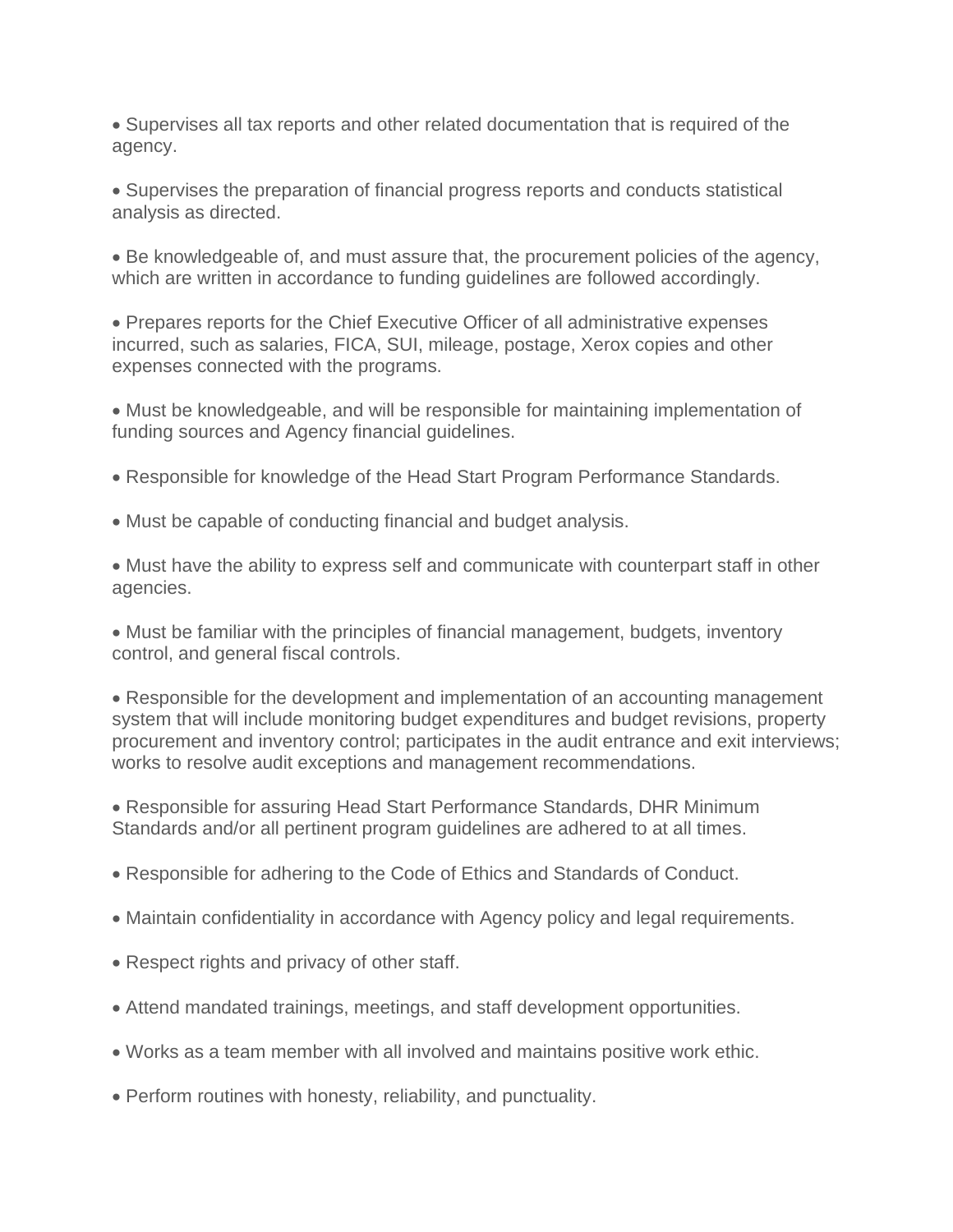• Duties may be changed at the discretion of Management.

# *QUALIFICATIONS:*

• Must have a minimum of a bachelor's degree in accounting, business, fiscal management or a related field.

• Skills to design, implement, and maintain accounting systems; use micro and mainframe computers at a skilled level; carry out complex projects independently; analyze and interpret financial records and reports; apply pertinent laws and regulations; maintain cooperative work relationships; ability to coordinate and/or conduct training sessions; administrative/supervisory experience.

• Knowledge of principles and methods of Alabama school of accounting, auditing, and budget preparation and control; electronic spreadsheets, data bases, and computer data processing.

• Must have the ability to establish and use good office administrative practices, which includes maintaining files and organization of work.

• Must be neat in appearance and have a pleasing personality.

• Must have the ability to work with people of varying degrees of experience and background.

• Must have the ability to use office equipment that is required of this position.

• Must be able to interpret written and oral instruction and effectively complete such tasks as may be directed.

• Have an interest in continuing education, such as workshops, etc.

• To perform this job successfully, an individual must be able to perform each essential duty satisfactorily.

• Ability to read, analyze and interpret general business periodicals, professional journals, catalogs, agreements, contracts, specifications, technical procedures, and/or governmental rules and regulations.

• The requirements listed below are representative of the knowledge, skill, and/or ability required. Reasonable accommodations may be made to enable individuals with disabilities to perform the essential functions.

• Must have a valid Alabama Drivers' License.